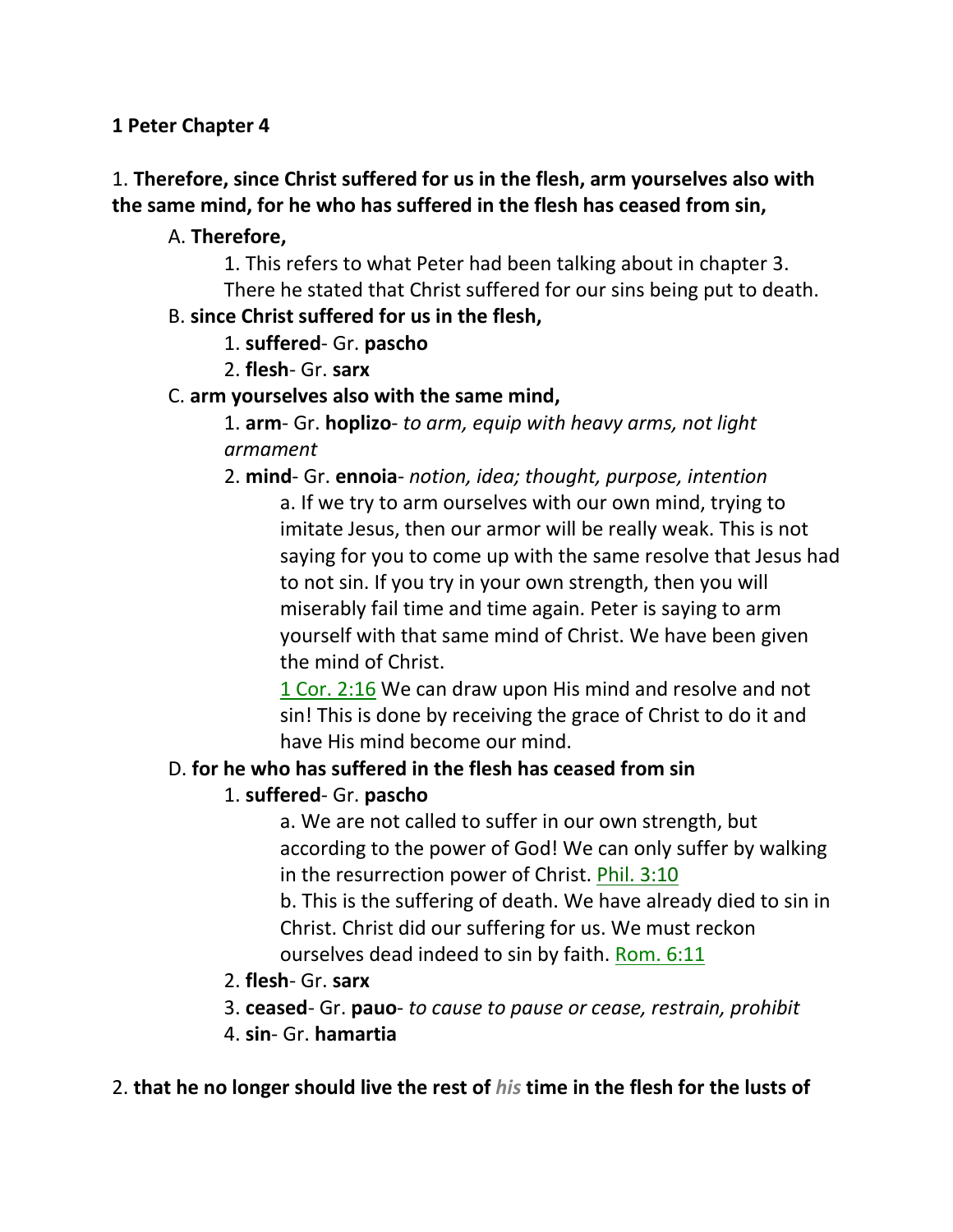**men, but for the will of God.** 

A. **that he no longer should live the rest of his time in the flesh for the lusts of men,**

1. **live**- Gr. **bioo**- *to live a natural existence in this world, to live a biological life*

2. **rest**- Gr. **epiloipos**- *to remain upon*

- 3. **time** Gr. **chronos** *chronological time*
	- a. Time is the most precious commodity we have on earth.

b. No matter if you had wasted your time in your past, you can redeem the time in your future!

c. We used to live for ourselves, but now we are to live for Christ. 2 Cor. 5:15

- 4. **flesh** Gr. **sarx**
	- a. This refers to our human body on the present earth.
- 5. **lusts** Gr. **epithumia**
- 6. **men** Gr. **anthropos** *general word for mankind*

### B. **but for the will of God**

- 1. **will** Gr. **thelema**
	- a. The will of God always goes against the will of the flesh and will cause the flesh to suffer.

3. **For we** *have spent* **enough of our past lifetime in doing the will of the Gentiles—when we walked in lewdness, lusts, drunkenness, revelries, drinking parties, and abominable idolatries.**

A. **For we have spent enough of our past lifetime in doing the will of the Gentiles**

1. **enough**- Gr. **arketos**- *what suffices*

a. There comes a time when enough is enough of fleshly living. It is time to move on into spiritual things!

- 2. **past** Gr. **parerchomai** *to pass or come by*
- 3. **lifetime** Gr. **bios** *natural biological life*
- 4. **will-** Gr. **thelema**
- 5. **Gentiles** Gr. **ethnos** *the nations*
- B. **when we walked in lewdness**,
	- 1. **walked** Gr. **poreuomai** *to travel*
	- 2. **lewdness** Gr. **aselgeia** *unrestraint*
		- a. Unrestraint seems like freedom but actually it is cruel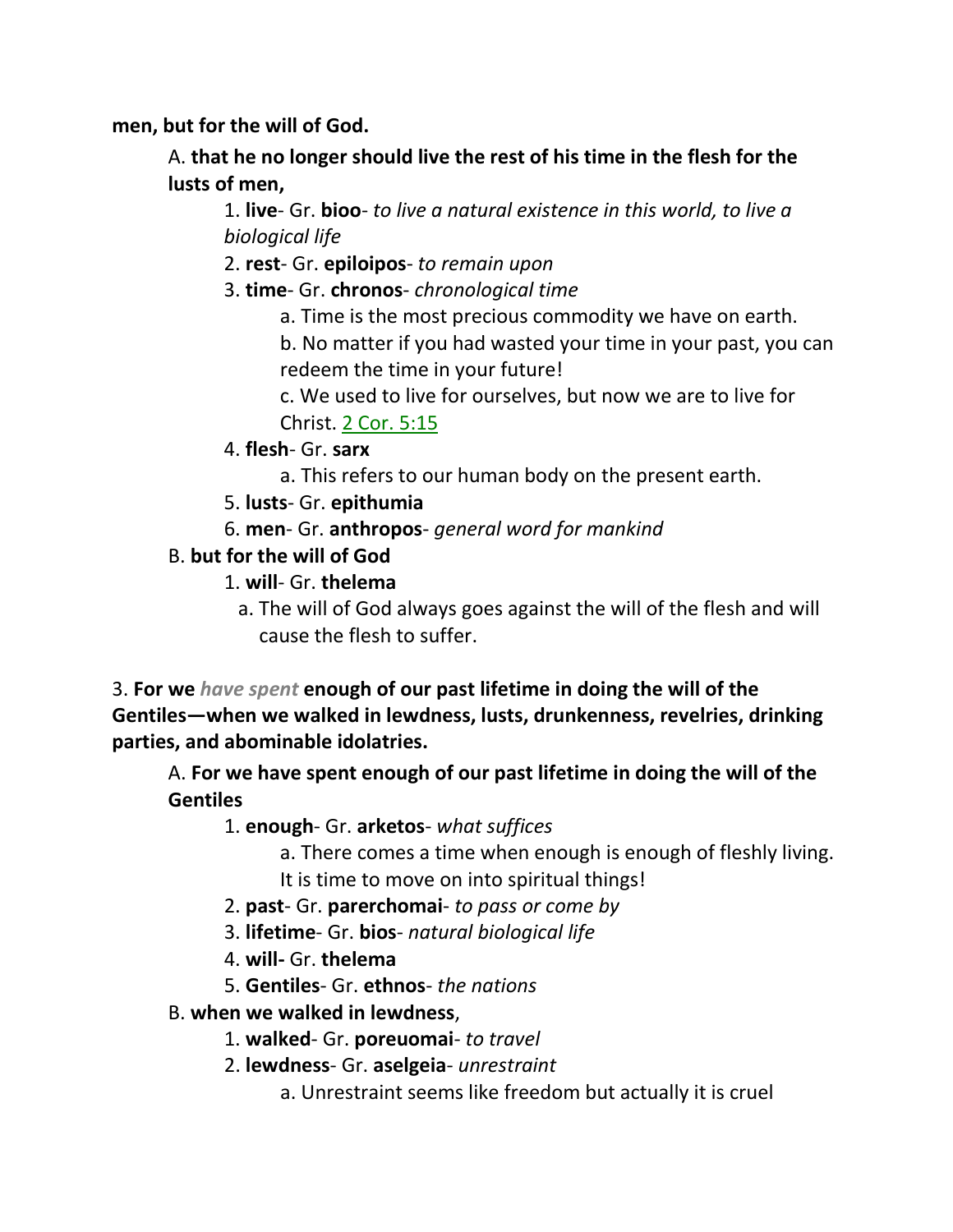bondage. Those who are controlled by the Spirit are truly free!

- C. **lusts** Gr. **epithumia**
- D. **drunkenness** Gr. **oinophulgia** *foolishness coming from too much wine*
- E. **revelries** Gr. **komos** *drunken processions*
- F. **drinking parties** Gr. **potos** *a drinking together*
- G. **and abominable idolatries**
	- 1. **abominable** Gr. **athemitos** *prohibited by law, illicit, criminal*
	- 2. **idolatries** Gr. **eidololatreia**

4. **In regard to these, they think it strange that you do not run with** *them* **in the same flood of dissipation, speaking evil of** *you.*

- A. **in regard to these,**
	- 1. **these** referring to the sins listed in the last verse.

## B. **they think it strange that you do not run with them in the same flood of dissapations,**

1. **they**- these are unbelievers

2. **think it strange**- Gr. **xenizo**- *to surprise or astonish by the strangeness and novelty of a thing*

> a. Sin is natural to a sinner. They think holiness and separation are strange and very boring.

### 3. **run with them**- Gr. **suntrecho**

a. It is very important who you run with! Bad morals corrupt good character. 1 Cor. 15:33

4. **flood**- Gr. **anachusis**- *a pouring out; met. excess, stream, flood*

5. **dissapations**- Gr. **asotia**- *an abandoned, dissolute life, wasteful living*

C. **speaking evil of you**

### 1. **speaking evil**- Gr. **blasphemeo**- *to blaspheme*

a. Darkness does not like the light. It will try to remove or snuff it out if possible. The light exposes those living in darkness.

## 5. **They will give an account to Him who is ready to judge the living and the dead.**

A. **account**- Gr. **logos**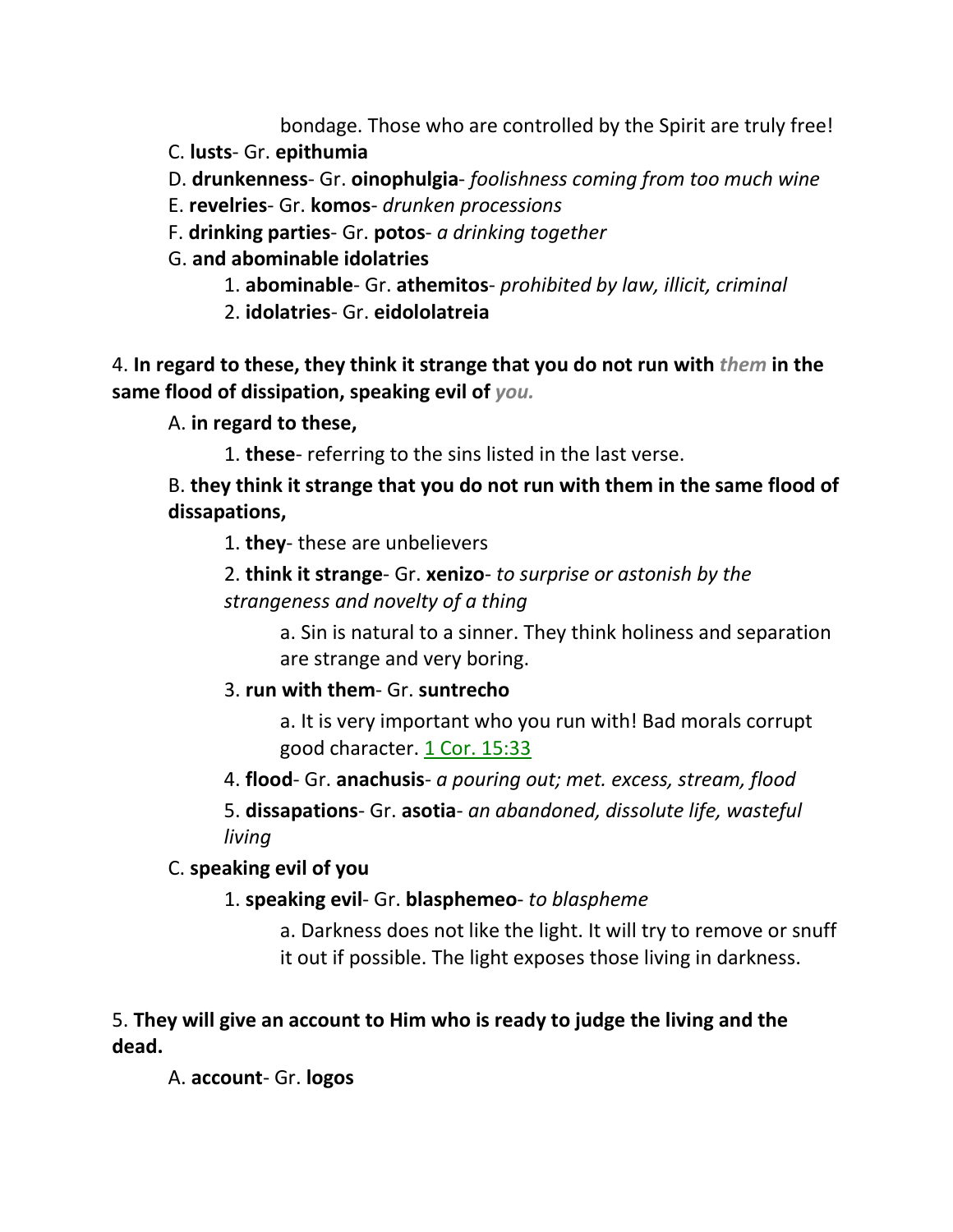1. Believers and unbelievers will give an account to God on Judgment Day. Believers will give account at the Judgment Seat of Christ and unbelievers that are alive will be judged when Jesus returns. Unbelievers who have died will give an account at the Great White Throne Judgment at the end of Jesus' thousand year reign. Rev. 20:11

## B. **ready**- Gr. **hetoimos**

1. Jesus is ready to come back to the earth. He will come and judge humanity. 2Ti 4:1

## C. **judge**- Gr. **krino**

1. God has given all judgment of humanity to His Son Jesus. Joh\_5:22, Act\_17:31

## D. **living**- Gr. **zao**

# E. **dead**- Gr. **nekros**

a. The dead refers to those who died physically. They are still living in their spirit/soul in heaven or hell but have left their earthly body. This refers to both believers and unbelievers.

6. **For this reason the gospel was preached also to those who are dead, that they might be judged according to men in the flesh, but live according to God in the spirit.**

A. **For this reason the gospel was preached also to those who are dead,**

- 1. **reason** Gr. **touto** *this*
- 2. **gospel preached** Gr. **euaggelizo** *to preach the good news*
- 3. **dead** Gr. **nekros**

a. These are those who heard the gospel while they lived and got saved and are now dead.

b. This definitely is not talking about people who died and get a second chance to be saved after they die. The Scripture teaches that it is appointed for all men to die once and then face judgment [based upon what they chose in their life on earth]. Heb. 9:27

# B. **that they might be judged according to men in the flesh,**

- 1. **judged** Gr. **krino**
- 2. **according to men** Gr. **kata anthropos**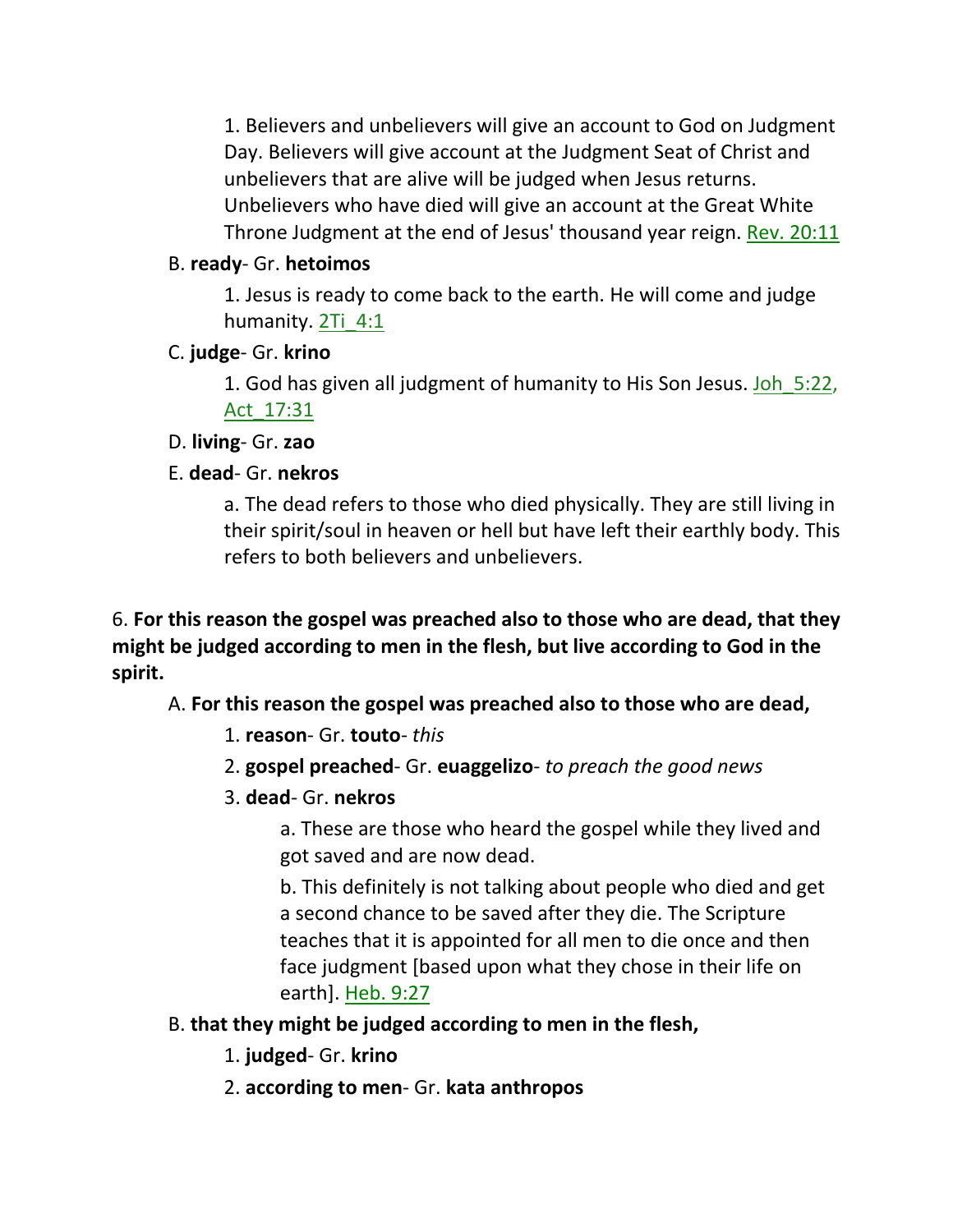a. This refers to unsaved men judging these Gentiles who had received Christ. They were persecuted and some were even martyred. Man judges the flesh.

### 3. **flesh**- Gr. **sarx**

### C. **but live according to God in the spirit**

1. **live**- Gr. **zao**

## 2. **according to God**- Gr. **kata theos**

a. Men judged these believers negatively, but God judges them positively!

### 3. **spirit**- Gr. **pneuma**

a. God judges according to who we are in our spirit. If we are born again in our spirit we will be saved, if someone is not, they are judged in hell.

## 7. **But the end of all things is at hand; therefore be serious and watchful in your prayers.**

## A. **But the end of all things is at hand;**

## 1. **end**- Gr. **telos**- *termination point*

a. The end days started at the day of Pentecost. Acts 2:17 We are at the last of the last days!

## 2. **at hand**- Gr. **eggizo**- *to draw or come near to, to approach*

a. If Paul said this 2000 years ago how much closer are we now?

b. Jesus said 2000 years ago behold I come quickly. If that is God's quickly then thank God, it says God is slow to anger!

## B. **therefore be serious and watchful in your prayers**

## 1. **serious**- Gr. **sophroneo**- *to be of sound mind*

## 2. **watchful**- Gr. **nepho**- *to be sober, to be calm and collected in spirit*

a. This is not a natural watching but a spiritual watching. We need to tune our heart to heaven and then pray out what we hear.

## 3. **prayers**- Gr. **proseuche**

a. A prayerless church is a powerless, blind, and ineffective church.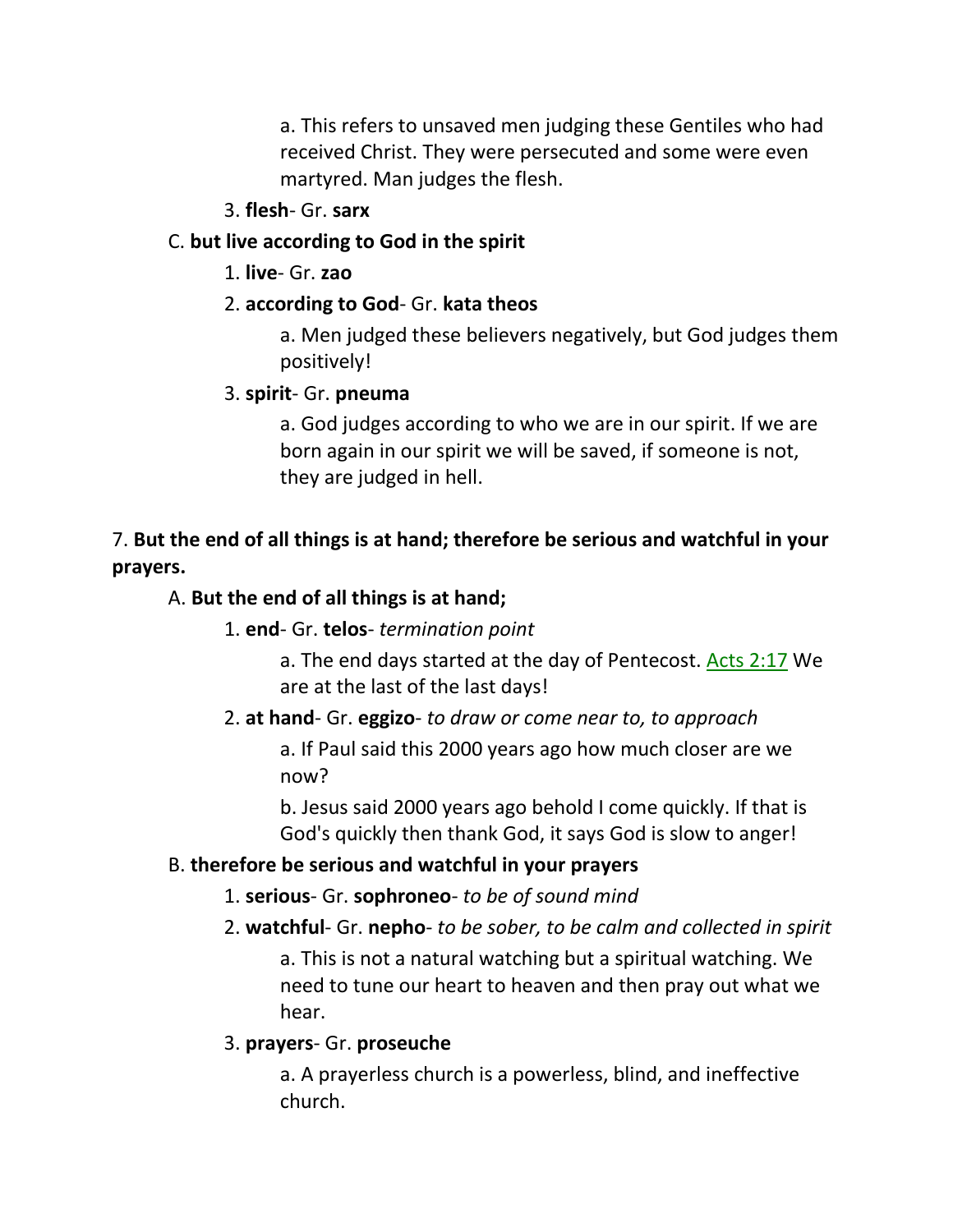8. **And above all things have fervent love for one another, for "LOVE WILL COVER A MULTITUDE OF SINS."** 

### A. **And above all things have fervent love for one another**,

- 1. **above** Gr. **pro** *before*
- 2. **fervent** Gr. **ektenes** *continually stretching out yourself in effort*

a. A love walk takes constant work. You need to stretch yourself to love others properly. It is our default to be selfish and stick to ourselves. We need to stretch ourselves and reach out to people which includes praying and serving them.

3. **love**- Gr. **agape**

## B. **for love will cover a multitude of sins**

- 1. **love** Gr. **agape**
- 2. **cover** Gr. **kalupto**

a. This is referring to person to person relationships, not God towards us. Jesus' blood has covered and removed all our sins. Jesus did this out of His great love for us. This verse is speaking of covering each other's weaknesses and failures out of love and not exposing them to those who have no business seeing them. Pro 10:12

## 3. **multitude**- Gr. **plethos**

a. We all have a multitude of sins even as Christians. Sin is anything against God's nature. It includes anything not of faith and not doing what we know to do. Also, there are many sins of the tongue committed by believers. James says that we all stumble in many things with our tongue.

## 4. **sins**- Gr. **hamartia**

a. Some grace teachers think that since Jesus died for our sins that there is no such thing as sin anymore. That is not the case. The guilt of our sins has been paid for by the blood of Jesus, but we can still sin! We need to forgive others when they sin against us. We need to cover people sins and failures if we are not the solution to helping that person and restoring them. Gal\_6:1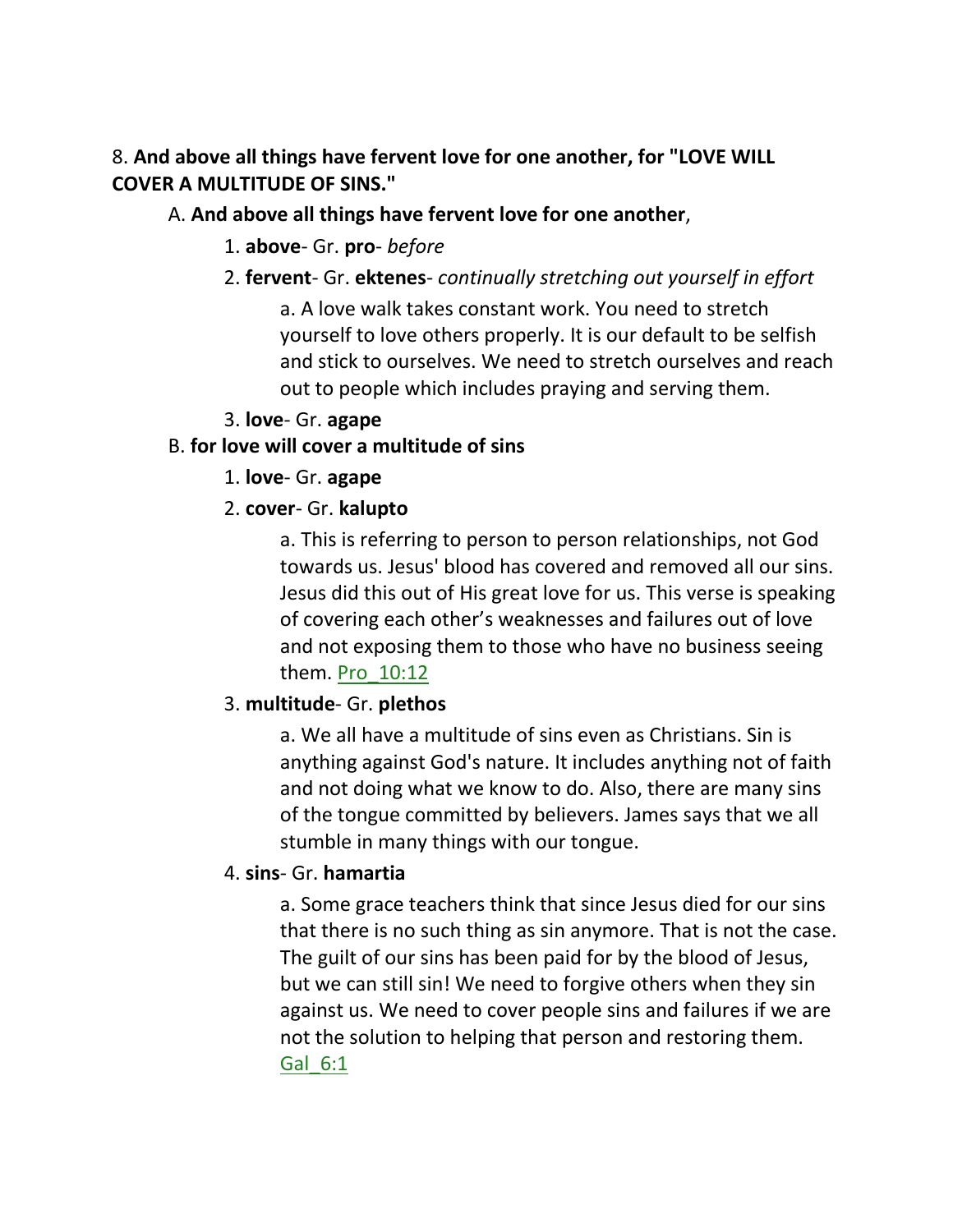### 9. *Be* **hospitable to one another without grumbling.**

### A. **hospitable-** Gr. **philoxenos**- *fond of strangers*

1. The default of the flesh is to be unfriendly and unwelcoming to those not like you or to strangers.

### B. **grumbling**- Gr. **goggusmos**- *murmuring or muttering under your breath*

1. It is possible to welcome someone in by your actions, but in your heart, you are doing it because you feel you have to in order to save face or for some other ulterior reason.

2. We are to do all things without complaining or murmuring. Phil. 2:14 Many people seem to forget this verse in the bible!

## 10. **As each one has received a gift, minister it to one another, as good stewards of the manifold grace of God.**

### A. **As each one has received a gift**,

#### 1. **each one**

a. There is no one left out. Each born again Christian has been given a spiritual gift to minister where they were placed in the body of Christ.

b. The problem comes when we start wanting someone else's gift. We need to magnify our own office and gift.

### 2. **received**- Gr. **lambano**

a. There is nothing we have that we did not first receive. If we received all that we have by grace, then why do we boast about them? Grace removes the ground for boasting!

### 3. **gift**- Gr. **charisma**

a. This is a spiritual gift in contrast to natural gifts imparted at birth.

b. We each are equipped with gifting to accomplish the call of God on our life. We have an anointing, grace, and a gift to fulfill God's call.

#### B. **minister it to one another,**

#### 1. **minister**- Gr. **diakoneo**

a. Every born-again Christian is a minister. The five-fold equipping offices are to equip the saints to do the work of the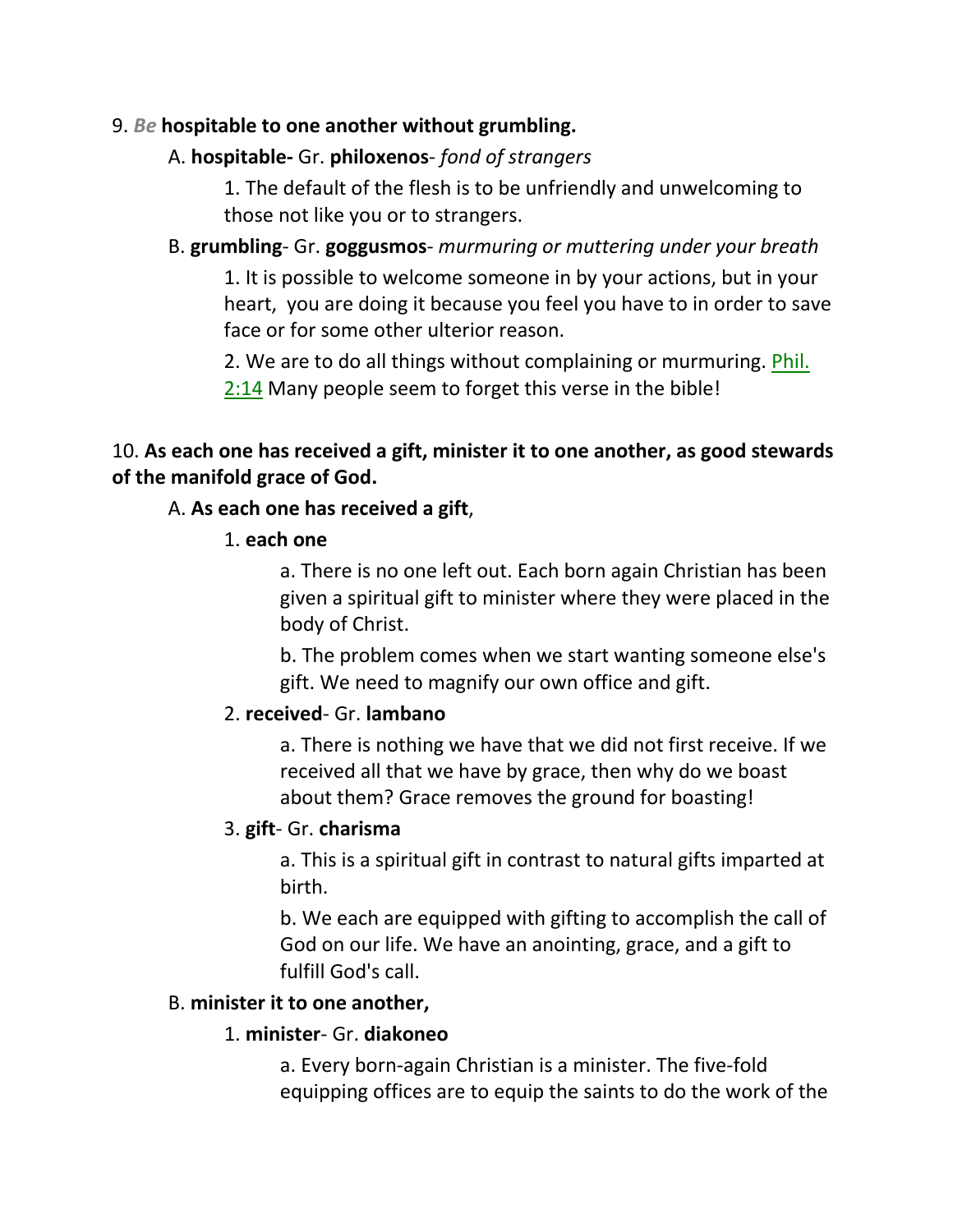#### ministry. Eph. 4:12

#### C. **as good stewards of the manifold grace of God**

1. **good**- Gr. **kalos**- *beautiful; good, of good quality or disposition; fertile, useful, profitable, excellent, choice, select, goodly, pleasant, delightful, just, honorable, distinguished, possessing moral excellence, worthy, upright, virtuous* 

a. This Greek word has many facets. Our service to others should strive to reach these definitions.

#### 2. **stewards-** Gr. **oikonomos**

a. A steward is a person given responsibility to look after and manage another person's goods or possessions. Mat 25:14 b. I have heard a grace teacher say that there is no more responsibility for a Christian because Jesus bore all responsibility for us at the cross. This is true if we are just speaking about our vertical relationship with God. Jesus took on the responsibility of living a sinless life in our place and then took the full responsibility for the guilt of our sins. We have no responsibility to appease a holy God and be righteous in His sight to be saved or earn His blessings. Jesus took this responsibility on Himself and we are made righteous by a gift of grace. However, this is NOT true horizontally in this life. We have been given a responsibility to steward the grace of God and minister to others from the grace and gift giving to us. Rom\_12:6-8 We are responsible to preach the gospel. God will not do it for us. We have a responsibility to steward grace in our marriage, homes, and work places.

### 3. **manifold**- Gr. **poikilos**- *multi-faceted, many shades*

a. God's grace is multi-faceted and has many shades. James says that we will face manifold trials. The enemy hits us with trials and temptations of many shades, but for each shade of trial or temptation, God has a shade of grace that will meet it and defeat it! Hallelujah!!!

#### 4. **grace**- Gr. **charis**

a. This is not just unmerited favor but also the power, ability, and strength of God given to us freely in Christ. This grace is given to us to minister and serve people around us.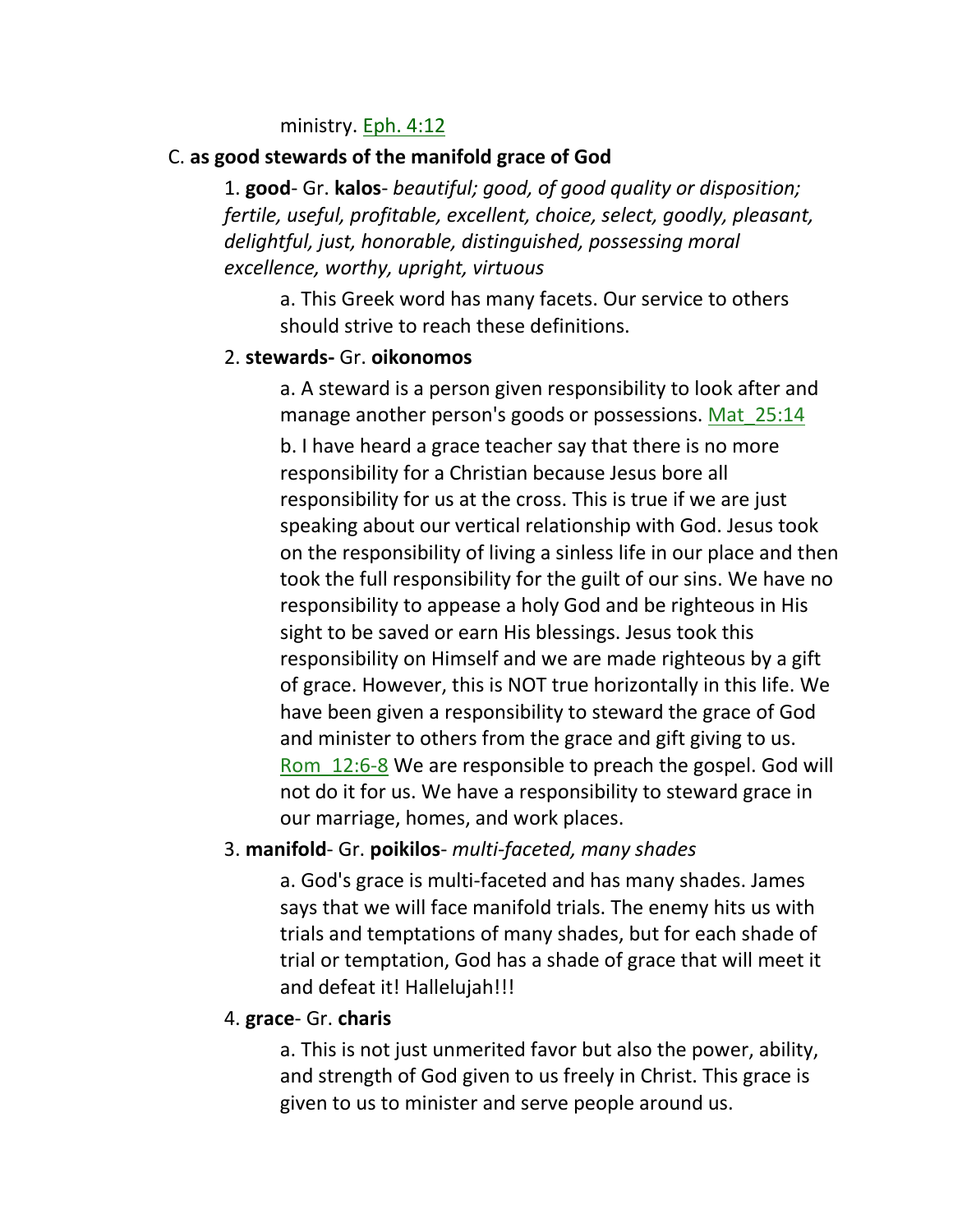11. **If anyone speaks,** *let him speak* **as the oracles of God. If anyone ministers,** *let him do it* **as with the ability which God supplies, that in all things God may be glorified through Jesus Christ, to whom belong the glory and the dominion forever and ever. Amen.** 

## A. **If anyone speaks,**

## 1. **speaks**- Gr. **laleo**

a. New Testament teaching and preaching should be a cooperation with the Holy Spirit. We speak, and the Holy Spirit teaches. 1 Cor. 2:14

## B. **let him speak as the oracles of God.**

## 1. **oracles**- Gr. **logion**- *an utterance, divine communication*

a. This brings out that all Christian ministers are but mouthpieces for God. The Holy Spirit is the actual teacher in this dispensation. We have no need for a man to teach us, but the anointing teaches us all things. 1 John 2:27 We need called "teachers" to be human mouth-pieces, with authority on earth, for the Holy Spirit to teach through.

## C. **If anyone ministers,**

## 1. **ministers**- Gr. **diakoneo**- *to serve, minister*

a. This brings out the core essence of all Christian ministry and ministers. They are to be servants and serve others. They are not to lord it over others and demand to be served. Sadly, this is not practiced among much of Christianity around the world. Jesus did not come to be served but to serve.

# D. **let him do it as with the ability which God supplies,**

# 1. **ability**- Gr. **ischus**- *strength, force*

a. True Christian ministry comes with a spiritual power from God. It is not a product of human strength. Many ministers minister in their own strength because they don't recognize or tap into God's power for ministry by faith.

2. **supplies**- Gr. **choregeo**- *an overwhelming supply*

## E. **that in all things God may be glorified through Jesus Christ,**

1. **glorified**- Gr. **doxazo**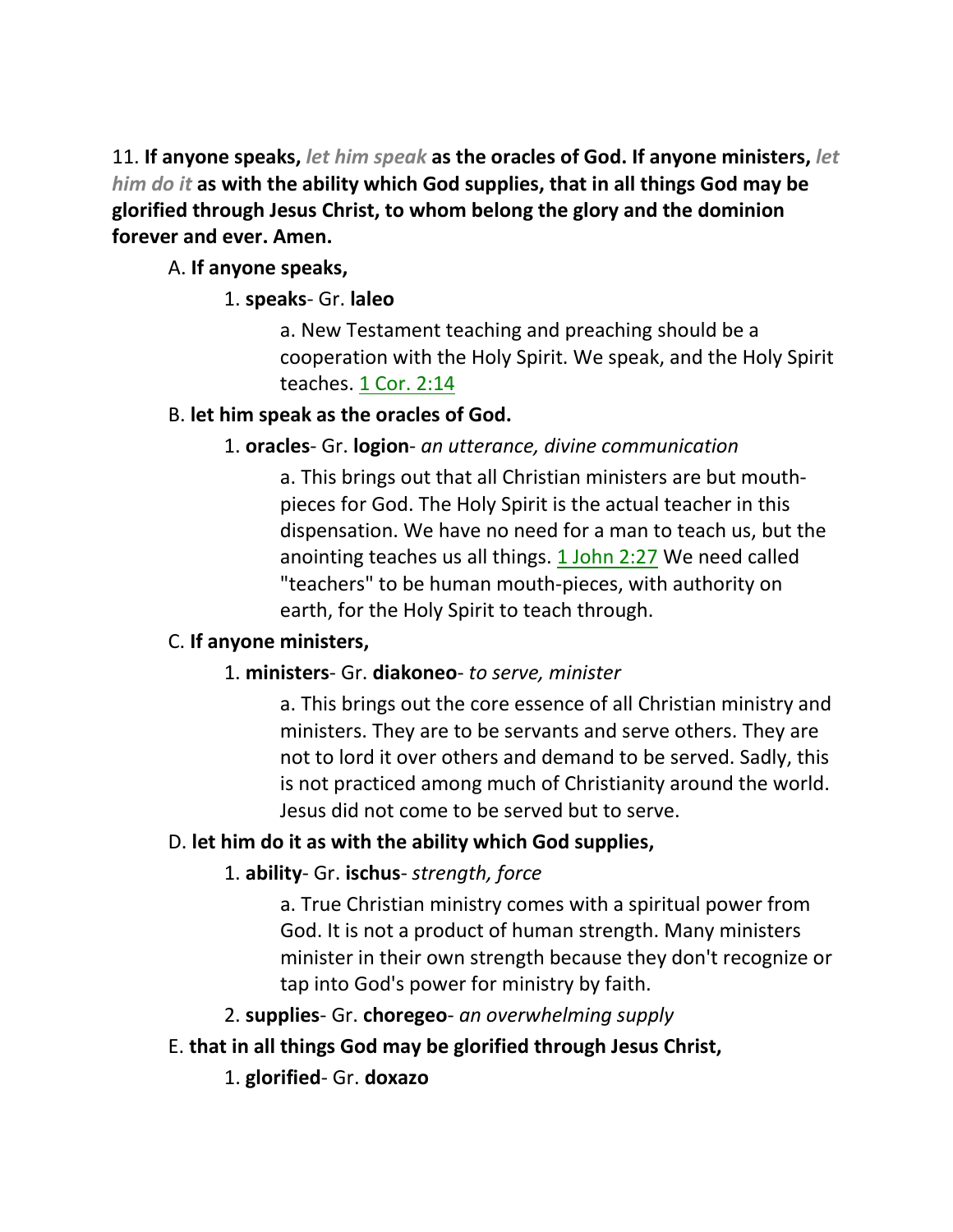a. This is the end result of all Christian ministry. It is to glorify God through Jesus, never to bring praise or glory to yourself. The author and the message are what are important, not the carrier of the message.

b. We need to make sure we don't take the "glorification of the donkey ceremony" too seriously. The donkey that carried Jesus into Jerusalem could have thought the crowd was cheering it, but all the cheers were going to the one above him. It is ok to say thank you when someone compliments our ministry, but we need to make sure we hand the roses over to Jesus afterwards!

### F. **to whom belong the glory and the dominion forever and ever**

- 1. **glory** Gr. **doxa** *splendor*
- 2. **dominion** Gr. **kratos** *ruling power*

3. **forever and ever**- Gr. **eis aion aion**- *into the ages of ages, fig. eternity*

G. **Amen**- Gr. **amen**- *so be it, it is so*

## 12. **Beloved, do not think it strange concerning the fiery trial which is to try you, as though some strange thing happened to you;**

#### A. **Beloved**- Gr. **agapetos**

1. It is **extremely** important to know that you are beloved of God when a trial comes your way. Many Christians are fooled into thinking that it came from God and is a sign of his displeasure. The worst barometer for how God feels about you is your circumstances. The only safe one is looking at the cross where Jesus died for you because of His great love for you.

2. Just before Jesus went into the wilderness and was tempted for forty days and nights He heard the voice of His Father say to Him at his baptism- "This is my beloved Son in whom I am well pleased."

### B. **do not think it strange concerning the fiery trial which is to try you,**

1. **think it strange**- Gr. **xenizo**- *to experience something that is foreign to you*

a. Some think that being a Christian who walks in faith means that you have no problems and you experience victory in every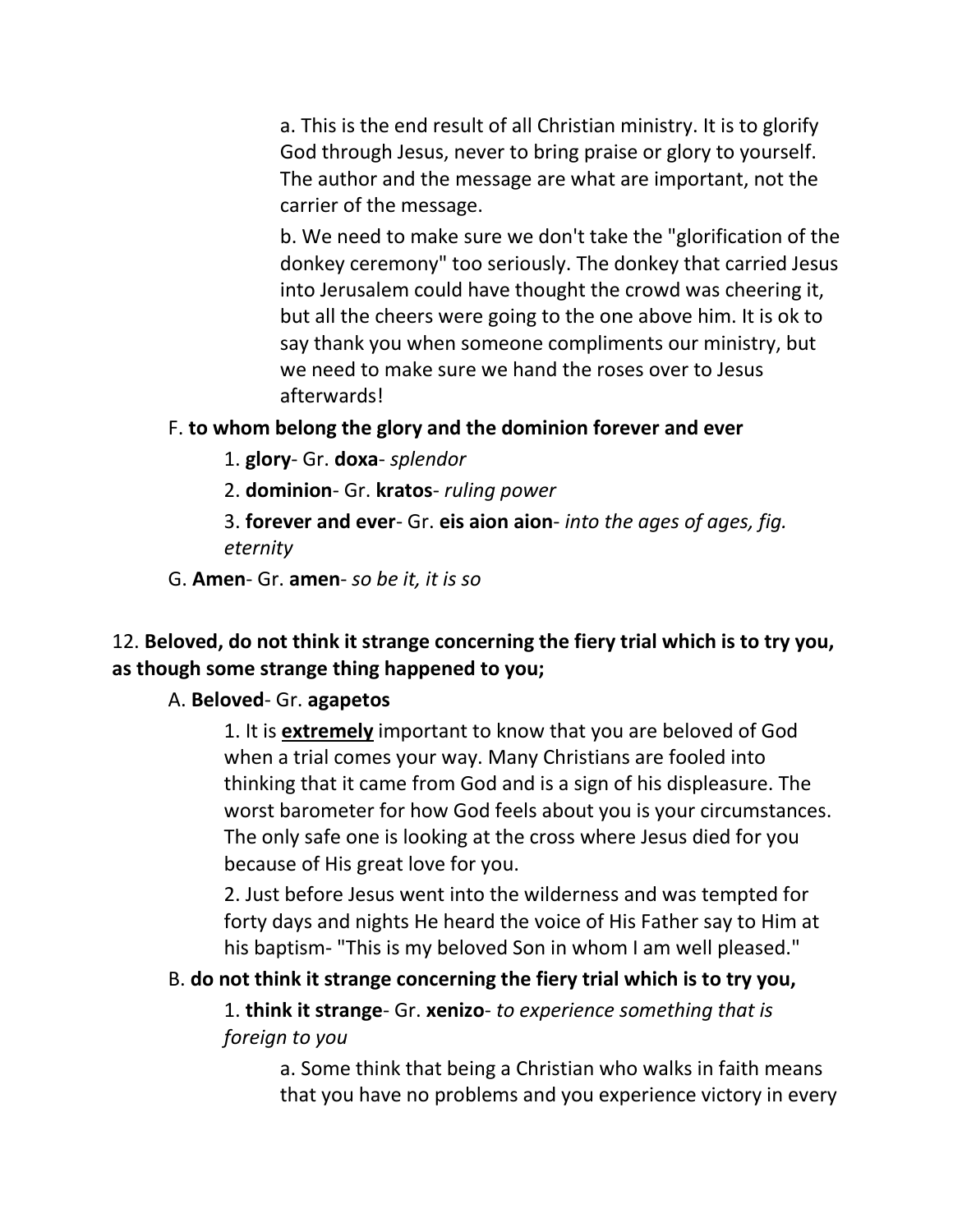area all of the time. They are disillusioned when this does not happen. The promise of God is not to experience any afflictions but that though they be many the righteous are delivered out of them all.

### 2. **fiery trial**- Gr. **purosis**- *a burning*

a. Situations in life sometimes heat up. These times give impetus to seek God in a deeper way. These times are often when you grow the most.

### 3. **try**- Gr. **pros peirasmos**- *a trial coming towards you*

a. Some trials you can avoid by using wisdom, but some will come straight at you and you have no other choice than to go through them. Some trials you never see coming and you just fall into them! James 1:2 However, God's promise is that we will come out of them victorious. Isa\_43:2

### C. **as though some strange thing happened to you**

### 1. **strange**- Gr. **xenos**- *foreign*

a. Satan loves to come to a Christian going through a trial and tell them they are the only one that is going through what they are going through. He makes them feel there is something wrong with them that this is happening in their life.

b. There is no trial or temptation that is not common to man. Every other believer in the world is encountering similar trials and temptations. 1Pe\_5:9

2. **happened**- Gr. **sumbaino**- *of things which fall out at the same time, to happen, turn out, come to pass*

## 13. **but rejoice to the extent that you partake of Christ's sufferings, that when His glory is revealed, you may also be glad with exceeding joy.**

### A. **but rejoice to the extent that you partake of Christ's sufferings,**

## 1. **rejoice**- Gr. **chairo**

a. We don't rejoice because we are suffering. That is just plain dumb! That is dumb to the second power- dumb, dumb. No, we rejoice knowing what comes on the other end of it! We rejoice knowing that our momentary afflictions are working for us a far greater weight of eternal glory! 2 Cor. 4:18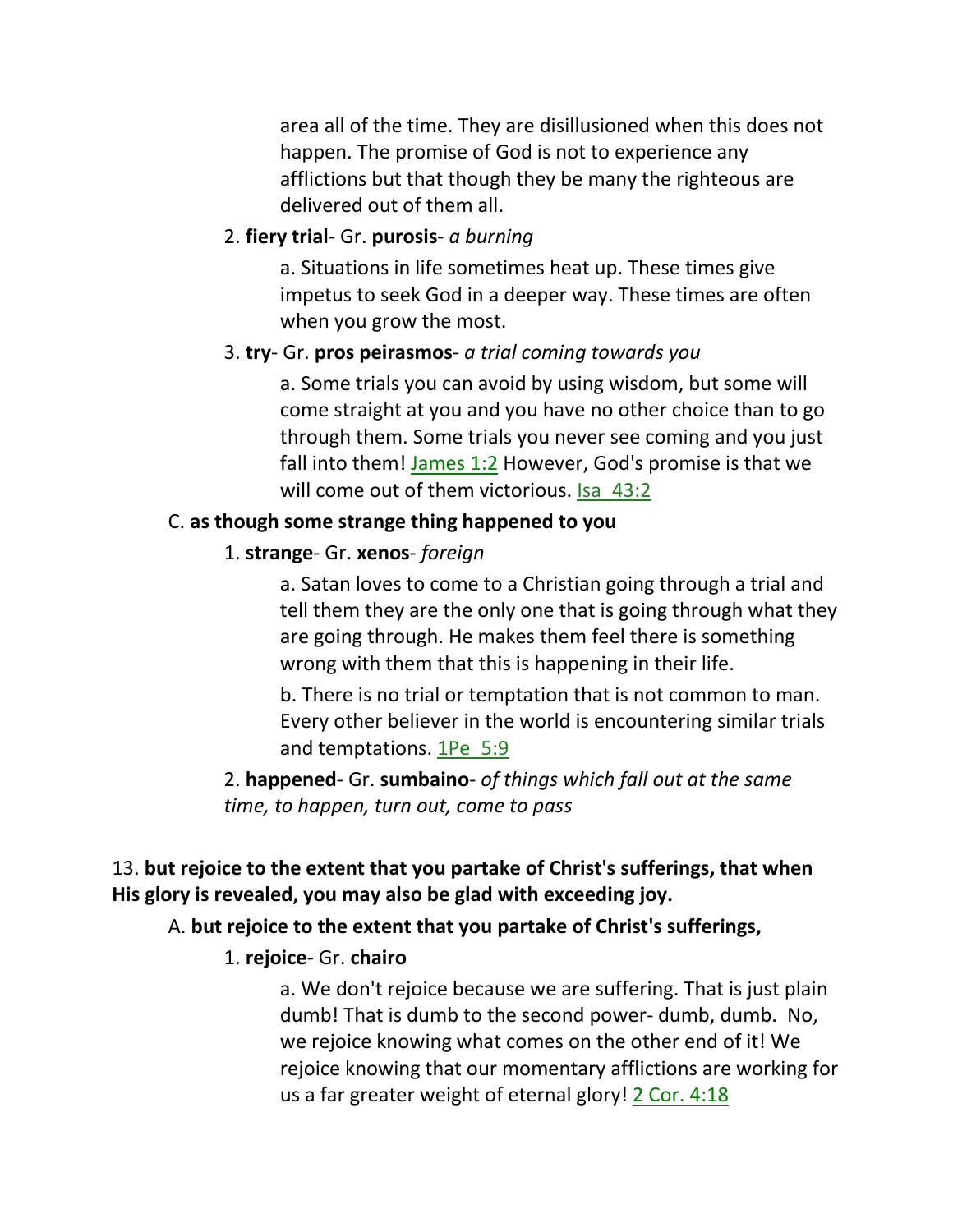### 2. **partake**- Gr. **koinoneo**- *to share together*

## 3. **sufferings**- Gr. **pathema**

a. We are only called to partake of the sufferings of Christ. These sufferings were not sickness and poverty. They were sufferings due to persecution. If we suffer with sickness, poverty, or because of our sins then it is our fault. It is out of ignorance or rebellion. Jesus redeemed us from all three. We can walk in victory over them by faith in the Word. We are not redeemed however from persecution. 2 Tim. 3:12

## B. **that when His glory is revealed,**

- 1. **glory** Gr. **doxa**
- 2. **revealed** Gr. **apokalupsis**
	- a. At His second coming.

# C. **you may also be glad with exceeding joy**

# 1. **glad**- Gr. **chairo**

a. Some will be glad when Jesus returns, and some will be sad.

2. **exceeding joy**- Gr. **agalliao**- *to celebrate*

a. Any sorrow we experience now will pale in comparison to the joy we will experience on the other side. Jud\_1:24

14. **If you are reproached for the name of Christ, blessed** *are you,* **for the Spirit of glory and of God rests upon you. On their part He is blasphemed, but on your part He is glorified.** 

# A. **If you are reproached for the name of Christ,**

1. **reproached**- Gr. **oneidezo**- *upbraid, revile*

2. **name**- Gr. **onoma**

a. If we are reproached for our own name and actions there is no glory or blessing in that.

## B. **blessed are you**,

## 1. **blessed**- Gr. **makarios**

a. Jesus said, "Blessed are those who are persecuted for righteousness' sake." Matt. 5:10

C. **for the Spirit of glory and of God rests upon you**

# 1. **glory**- Gr. **doxa**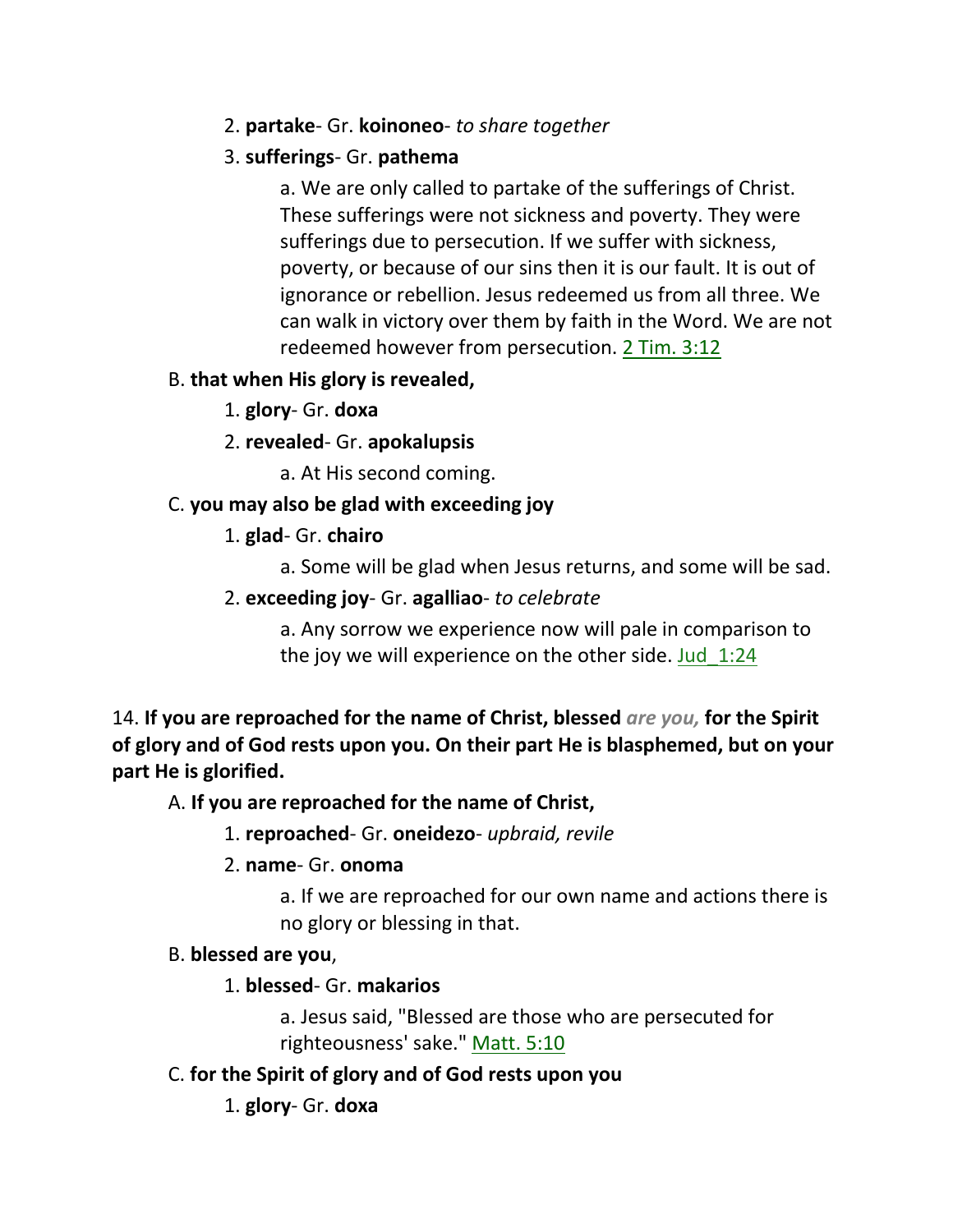a. The Spirit of glory and of God are one in the same. This is the Holy Spirit.

#### 2. **rests**- Gr. **anapauo**

- D. **On their part He is blasphemed**,
	- 1. **blasphemed** Gr. **blasphemeo**

a. Unbelievers blaspheme and mock Christ.

#### E. **but on your part He is glorified**

#### 1. **glorified**- Gr. **doxazo**

a. Believers are to glorify Christ.

### 15. **But let none of you suffer as a murderer, a thief, an evildoer, or as a busybody in other people's matters.**

#### A. **But let none of you suffer as a murderer,**

- 1. **none of you** *believers*
- 2**. suffer** Gr. **pascho**
- 3. **murderer** Gr. **phoneus**

a. This verse brings out it is possible for a Christian to commit murder. This is possible when they yield to the flesh.

b. Believers have murdered in the bible. Moses and David both committed murders.

c. It is possible to kill someone in the heat of the moment, but a serial murder does not have the life of God abiding in them.

1 John 3:15 They need to be saved.

#### B. **a thief**- Gr. **kleptes**

1. This brings out that it is possible for a Christian to steal. This is possible when they yield to their flesh.

## C. **and evildoer**- Gr. **kakopoios**

1. This verse brings out that it is possible for a Christian to do evil. This is possible when they yield to their flesh.

#### D. **or as a busybody in other people's matters**

1. **busybody in other people's matters**- Gr. **allotriepiskopos**- *one who takes the supervision of affairs pertaining to others and in no wise to himself, a meddler in other men's affairs, oversee someone's*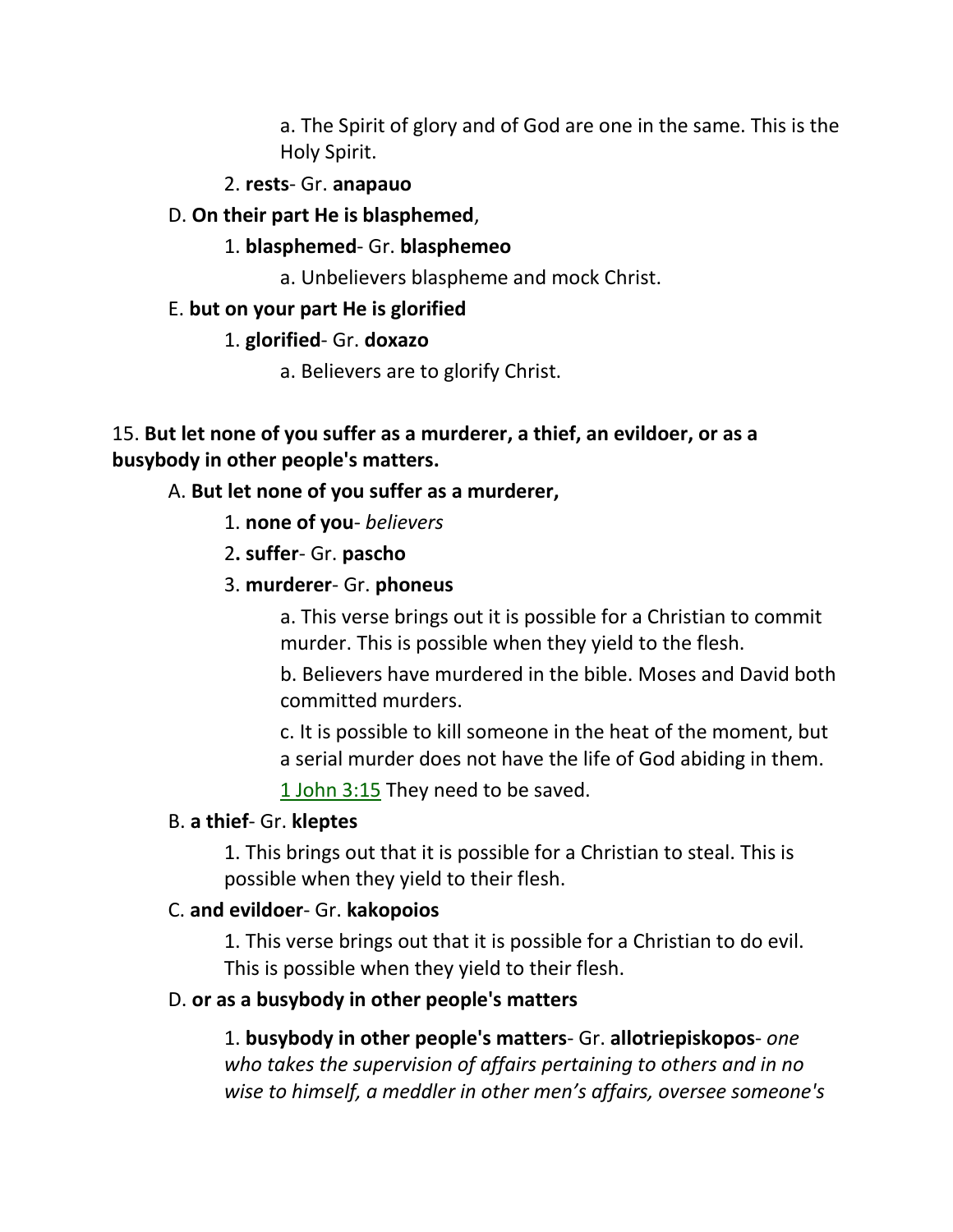*else's affairs.*

16. **Yet if** *anyone suffers* **as a Christian, let him not be ashamed, but let him glorify God in this matter.**

### A. **Yet if anyone suffers as a Christian,**

1. **suffers**- Gr. **pascho**

- 2. **Christian** Gr. **christianos**
	- a. This means to suffer because of our Christian faith.

### B. **let him not be ashamed,**

### 1. **ashamed**- Gr. **aischunomai**

a. Shame will cause someone to shrink back. If you are ashamed of the gospel you will fail to receive its power. Rom. 1:16

## C. **but let him glorify God in this matter**

## 1. **glorify**- Gr. **doxazo**

a. The early disciples did this when they were beaten for their faith in Christ. Act\_5:41

17. **For the time** *has come* **for judgment to begin at the house of God; and if** *it begins* **with us first, what will** *be* **the end of those who do not obey the gospel of God?** 

## A. **For the time has come for judgment to begin at the house of God**;

- 1. **time** Gr. **kairos** *season*
- 2. **judgment-** Gr. **krima**

a. We need to take this verse in context to what has been said so far in this chapter. Peter has been discussing the suffering of believers in the form of persecution. This judgment Peter refers to will be a product of the testing [fire] the church endures through persecution. This fire brings purification to the church. True believers are purified and judged as approved, but the chaff [professing believers] will be shown for what they are and will be judged and rejected.

b. If you don't take verses in context you will be left with filling in the blanks yourself and without fail you will get off base. This is true of this verse.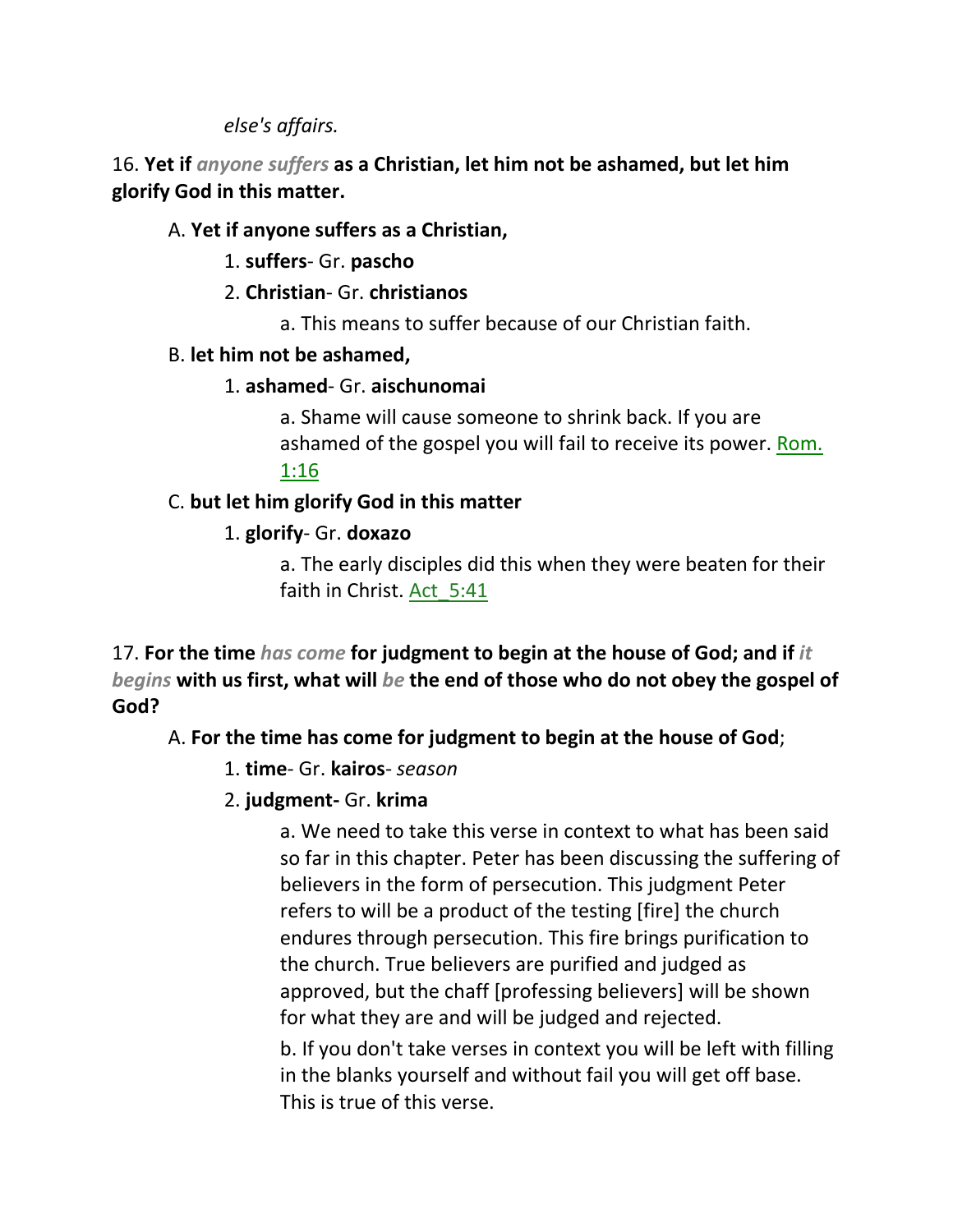3. **begin**- Gr. **archomai**

- 4. **at** bad translation- lit. *from*
- 5. **house** Gr. **oikos**

## B. **and if it begins with us first,**

1. **begins**- not in Greek- omit

2. **with**- bad translation- lit. "*from*"

# C. **what will be the end of those who do not obey the gospel of God?**

## 1. **end**- Gr. **telos**

a. The church is enduring testing now, but one day the world will face a testing called the Tribulation Period and they will all be destroyed by the fire of God.

# 2. **do not obey**- Gr. **apeitheo**- *to be unpersuaded*

a. Obedience and disobedience in the NT is rooted in believing or not believing. To not obey the gospel means you do not believe and act upon it. 2Th 1:8

# 3. **gospel**- Gr. **euaggelion**- *the good news*

a. The gospel must be mixed with faith before it can be effective in someone's life.

## 18. **Now "IF THE RIGHTEOUS ONE IS SCARCELY SAVED, WHERE WILL THE UNGODLY AND THE SINNER APPEAR?"**

# A. **Now**

# B. **if the righteous one is scarcely saved,**

# 1. **righteous one**- Gr. **dikaios**

a. We know from the whole NT that a righteous person is so by faith in Christ and not personal merit.

# 2. **scarcely**- Gr. **molis**- *with difficulty*

a. *The righteous person is scarcely saved or saved with difficulty. From the divine standpoint his salvation was purchased at enormous cost. From the human standpoint, men are told, "Strive to enter through the narrow gate" (Luk\_13:24). Believers are taught that "We must through many tribulations enter the kingdom of God" (Act\_14:22). With all the dangers and temptations that beset a Christian, it is only a*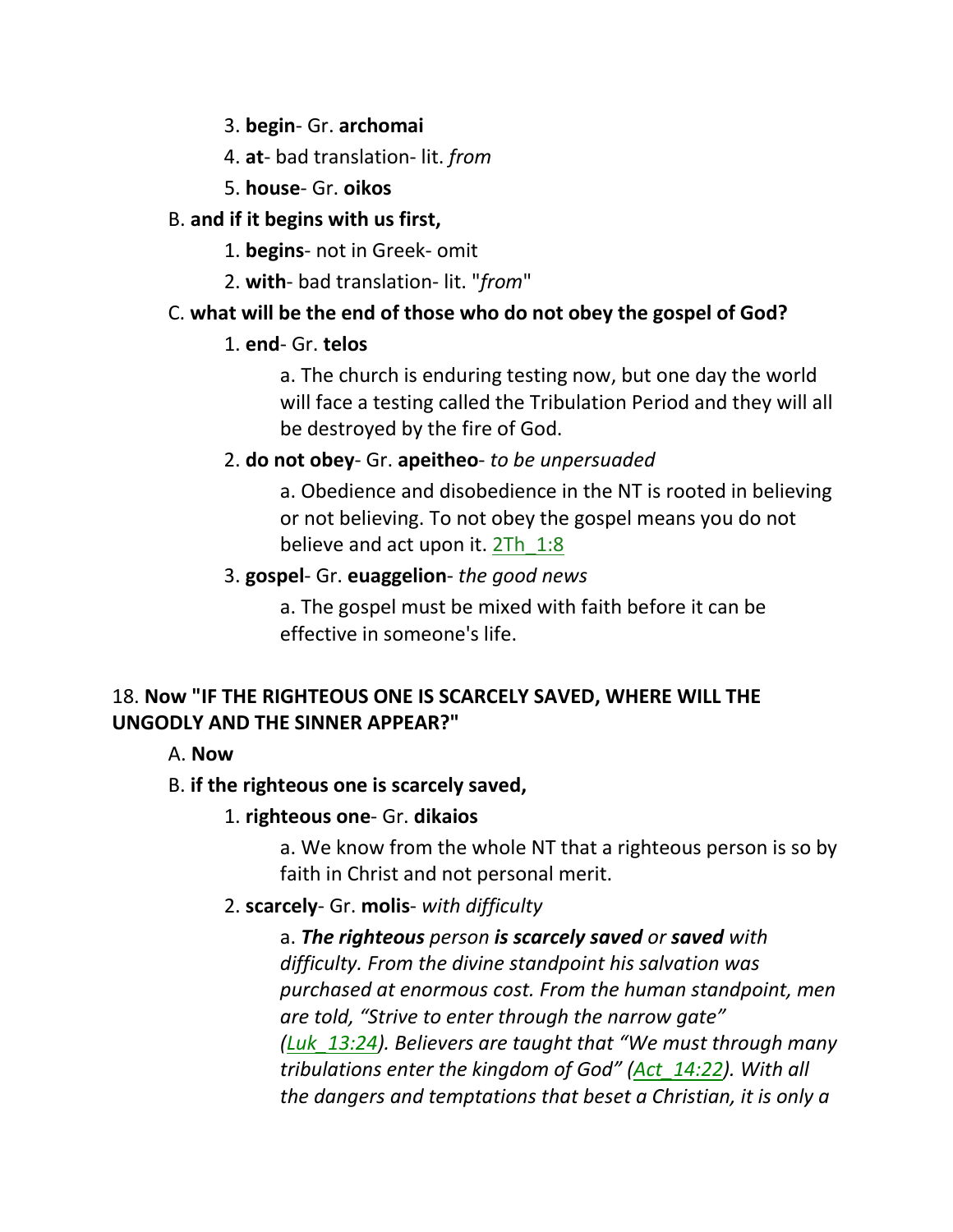*miracle of divine grace that preserves him for the heavenly kingdom*. - Believer's Bible Commentary

3. **saved**- Gr. **sozo**- *deliverance, wholeness, safety*

### C. **where will the ungodly and the sinner appear**

- 1. **ungodly** Gr. **asebes** *irreverent*
- 2. **sinner** Gr. **hamartolos** *one who misses the mark*

## 3. **appear**- Gr. **phaino**

a. All believers will appear at the judgment seat of Christ and will be saved. 2 Cor. 5:10 All unbelievers will appear at the Great White Throne Judgement and be lost. Rev. 20:11-15

b. When Jesus appears in His glory, we shall appear with Him!

## 19. **Therefore let those who suffer according to the will of God commit their souls** *to Him* **in doing good, as to a faithful Creator.**

## A. **Therefore let those who suffer according to the will of God commit their souls to Him in doing good,**

## 1. **suffer**- Gr. **pascho**

a. We must take this in context. This is the suffering of persecution not sickness, poverty, or defeat.

## 2. **will**- Gr. **thelema**

a. It is never God's will to suffer poverty or sickness. However, we might be called to suffer persecution in order to fulfill a ministry mandate.

b. Peter suffered martyrdom by the will of God. Jesus prophesied to Peter that he would by martyred for his faith. John 21:18

3. **commit**- Gr. **paratithemi**- *to place or put beside, to deposit, to entrust*

a. Jesus committed His spirit to the Father on the cross. We need to commit over our souls unto Him. We should not seek to deliver ourselves but let Him deliver us.

## 4. **souls**- Gr. **psuche**

a. In the midst of suffering, the battle will be in our souls- mind and emotions. We must deposit our souls to God by prayer